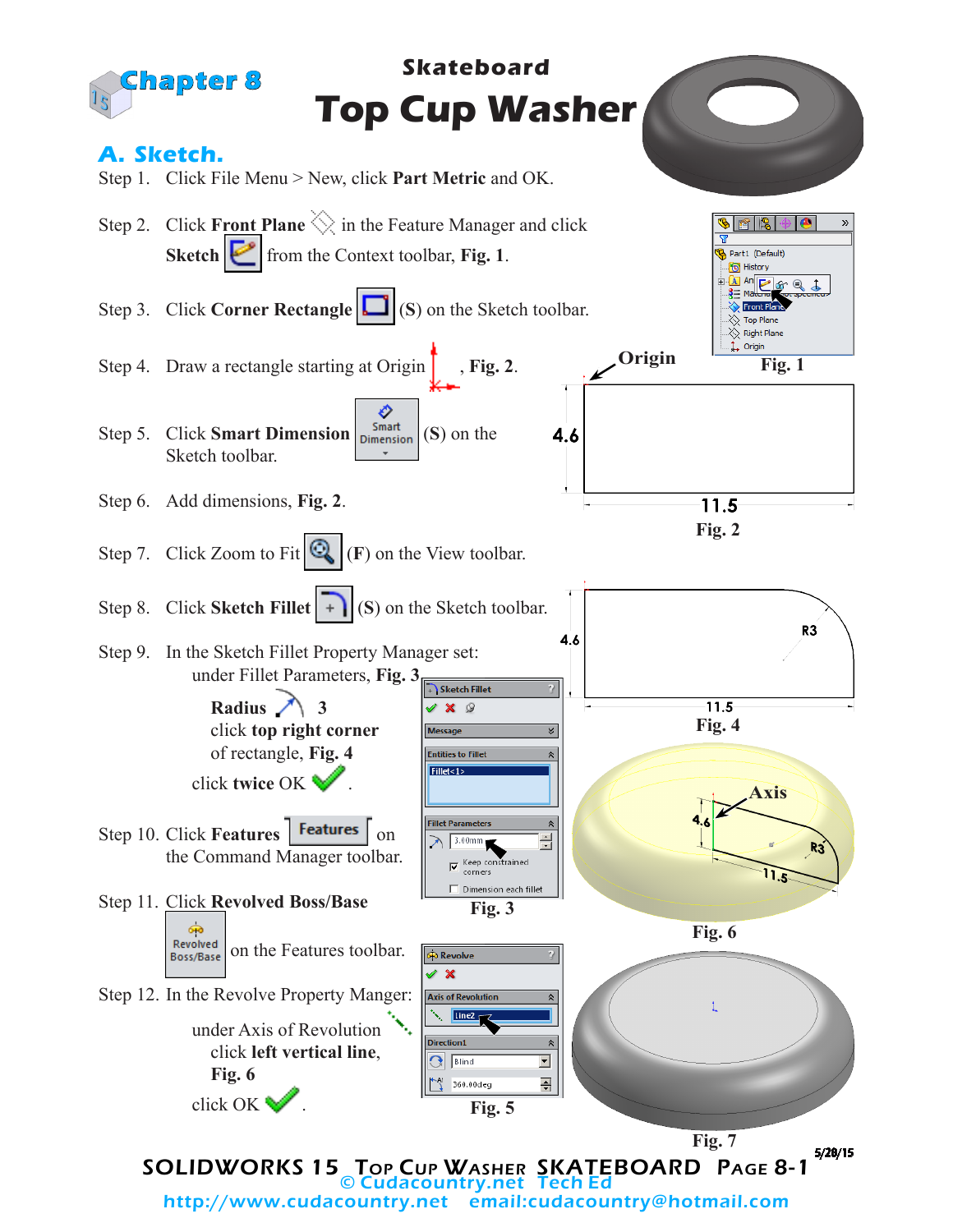## **B. Save as "TOP CUP WASHER".**

Step 1. Click File Menu > Save As.

Step 2. Key-in **TOP CUP WASHER** for the filename and press ENTER.



- Step 1. Rotate view to view **bottom face**, **Fig. 8**. Hold down middle mouse button (wheel) and drag to rotate view.
- Step 2. Click **Shell C** shell on the Features toolbar.
- Step 3. In the Shell Property Manager set: under Parameters, **Fig. 9**  $\sqrt{2}$  Shell1  $\mathscr{L}$   $\mathbb{X}$

**Distance \*D1** .65 check **Show preview** in the face to remove box click **bottom face**, **Fig. 8** click OK .



Shell outward

Parameters

 $\sum_{D1}$  0.65mm  $Face < 1$ 

**Bottom face**

 $\overline{\lambda}$ 츾



## **D. Extrude Cut Hole.**

- Step 1. Click **Trimetric on** the Standard Views toolbar.
- Step 2. Click the **top flat face** of washer and click **Sketch** on the Context toolbar, **Fig. 11**.
- Step 3. Click **Circle 6** (**S**) on the Sketch toolbar.
- Step 4. Draw a circle starting at the Origin  $\int$ , **Fig. 12**.
- ♦ Step 5. Click **Smart Dimension**  $\left| \frac{S_{\text{mart}}}{D_{\text{IMenision}}}\right|$  (**S**) on the Sketch toolbar.



**Fig. 10**

**Fig. 8**